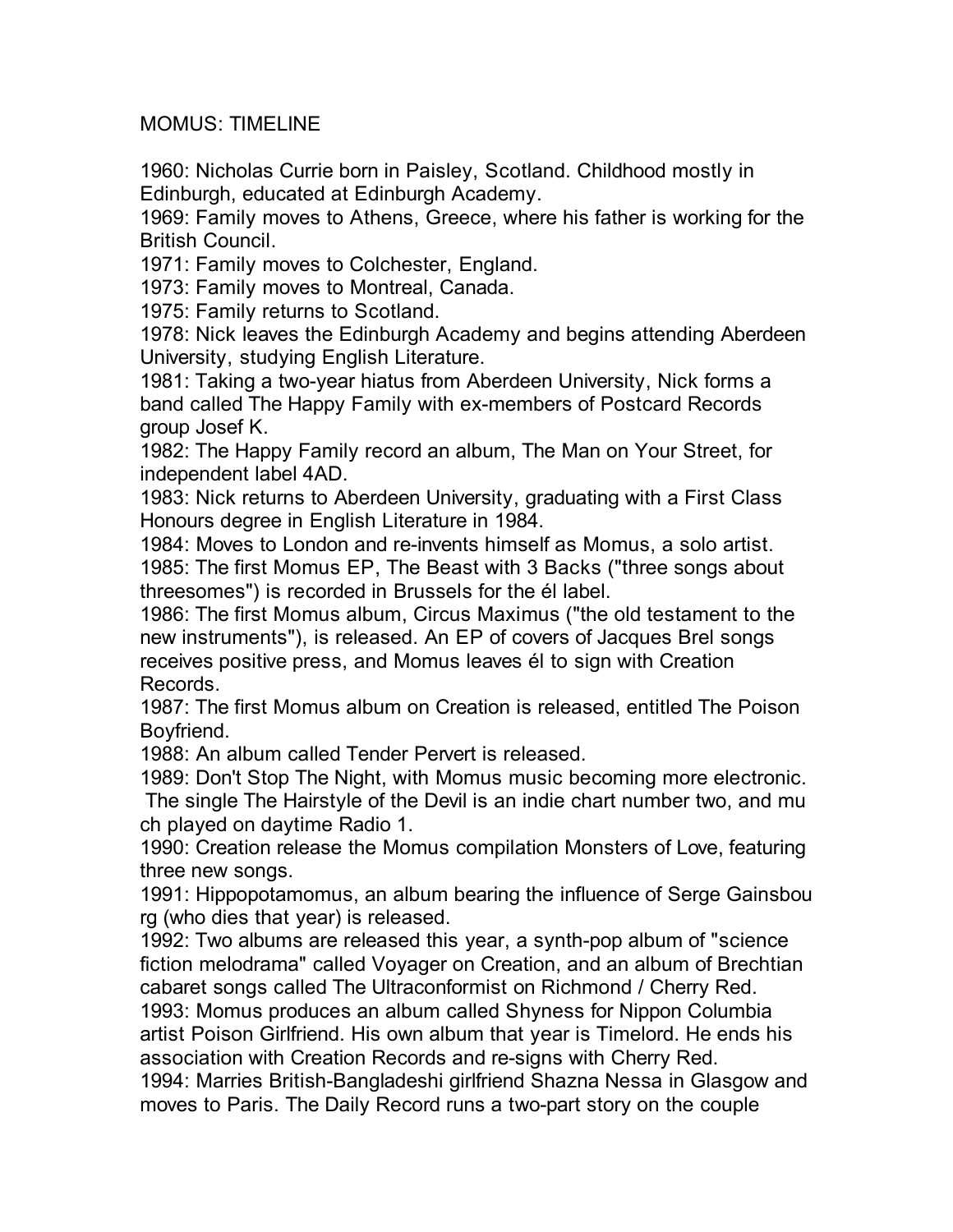entitled "Runaways wed in fear". Begins writing for and producing Kahimi Karie, with whom he has a string of hit singles in Japan over the next five years.

1995: Album for Cherry Red: The Philosophy of Momus.

1996: Compilation album Slender Sherbet sees some of the Creation-era material reworked. Momus also produces a CD-ROM called This Must Stop. He begins annual tours of the US, releasing records there via Le Grand Magistery.

1997: Momus separates from his wife Shazna, returning to London to produce albums for Laila France (Bungalow Records) and Jacques (Setanta Records). His own album that year is Ping Pong. After touring in Greece and Italy, Momus develops a serious eye infection in his right eye called acanthamoeba keratitis and is treated at Moorfields Hospital. 1998: More US tours, and the release of The Little Red Songbook album.

A song on this about trans-sexual electronic composer Wendy Carlos leads to legal action.

1999: Momus pays legal bills run up settling the Carlos dispute by selling portrait songs for \$1000 each. The resulting double album is called Stars Forever.

2000: Momus moves to New York, initially to perform a cabaret entitled Electronics in the 18th Century at the Knitting Factory. Takes an apartment on Orchard Street in the Lower East Side.

2001: The album Folktronic is released, extending ideas explored in the first Momus art show, Folktronia, held in October 2000 at LFL Gallery in New York's Chelsea district.

2002: Momus leaves New York and moves to Tokyo.

2003: An album written and recorded in Tokyo, Oskar Tennis Champion, is released. Momus moves to Berlin and collaborates on an album of

"electronic folk music" with Anne Laplantine called Summerisle. Begins writing a regular column for Wired.com.

2004: Otto Spooky is previewed on the Momus blog, Click Opera, before being released on CD.

2005: Works in The Future University, Hokkaido, as artist in residence. In New York Momus holds his second art show at Zach Feuer Gallery, a collaboration with Mai Ueda entitled I'll Speak, You Sing.

2006: An album produced by Rusty Santos, Ocky Milk, is

released. Momus appears daily for three months as The Unreliable Tour Guide, a performance artist in the Whitney Biennial, New York.

2007: Momus begins writing The Book of Jokes, his first novel.

2008: Writes a weekly column for the New York Times website, The Post-Materialist. Releases an album, a collaboration with young Glasgow breakcore musician Joe Howe, entitled Joemus. Writes The Book of Scotlands, a series of delirious glimpses of parallel world Scotlands.